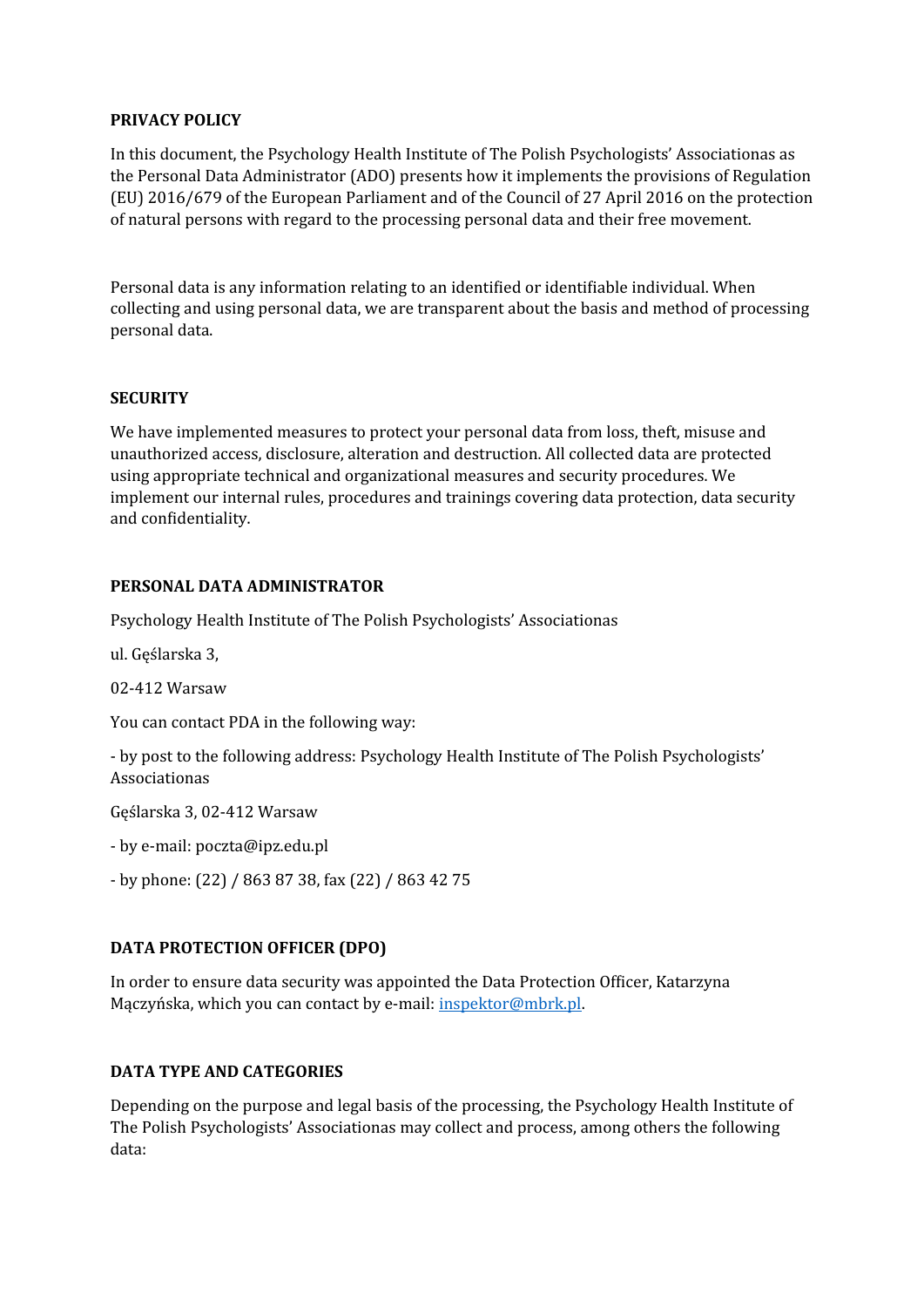1. identification data such as: name, surname, PESEL number, date of birth, company name, NIP, REGON, business address, bank account number;

2. contact details such as: correspondence address, home address, telephone number, e-mail address;

3. data collected during the recruitment procedure: education, previous employment history, skills, references, image, other information.

## **PURPOSE, LEGAL BASIS AND PERIOD OF DATA PROCESSING**

Regarding the provided medical services

Personal data processed for the purposes of registration, communication, provision of health services and keeping medical records are processed on the basis of Article 6 (1) c) GDPR - legal obligation and Article 9 (2) h) of the GDPR in connection with Article 3 (1 and 2) of the Act on medical activity and Article 24 of the Act on the rights of the patient and the Patient Ombudsman.

Where third parties are authorized to provide information on the patient's health status and medical records, the legal basis for data processing is Article 6 (1) l and c) GDPR in connection with Article 9 (3) of the Act on Patient Rights and the Patient's Rights Ombudsman and Article 6 (1) l and c) GDPR in connection with Article 26 (1 and 2) and Article 27 of the Act on Patient Rights and the Patient's Rights Ombudsman and in  $\S$  70 and  $\S$  71 of the Regulation of the Minister of Health of April 6, 2020 on the types, scope and patterns of medical documentation and the method of its processing.

Data processing in connection with the establishment, pursuit of claims and defense against claims is based on the legitimate interest of the Data Administrator (Article 6 (1) (f) of the GDPR).

Personal data, in order to fulfill obligations resulting from legal provisions, will be processed for the period of fulfillment of these obligations and required by law, and if they constitute medical documentation - for 20 years from the end of the calendar year in which the last entry was made, subject to the exceptions set out in Article 29 of the Act on the rights of patients and the Patient Ombudsman.

## **Regarding contact via the contact form**

Personal data for the purpose of communication via the contact form will be processed on the basis of Article 6 (1) (f) GDPR (legitimate interest) for the period of maintaining current relations or until effective objection to data processing is submitted.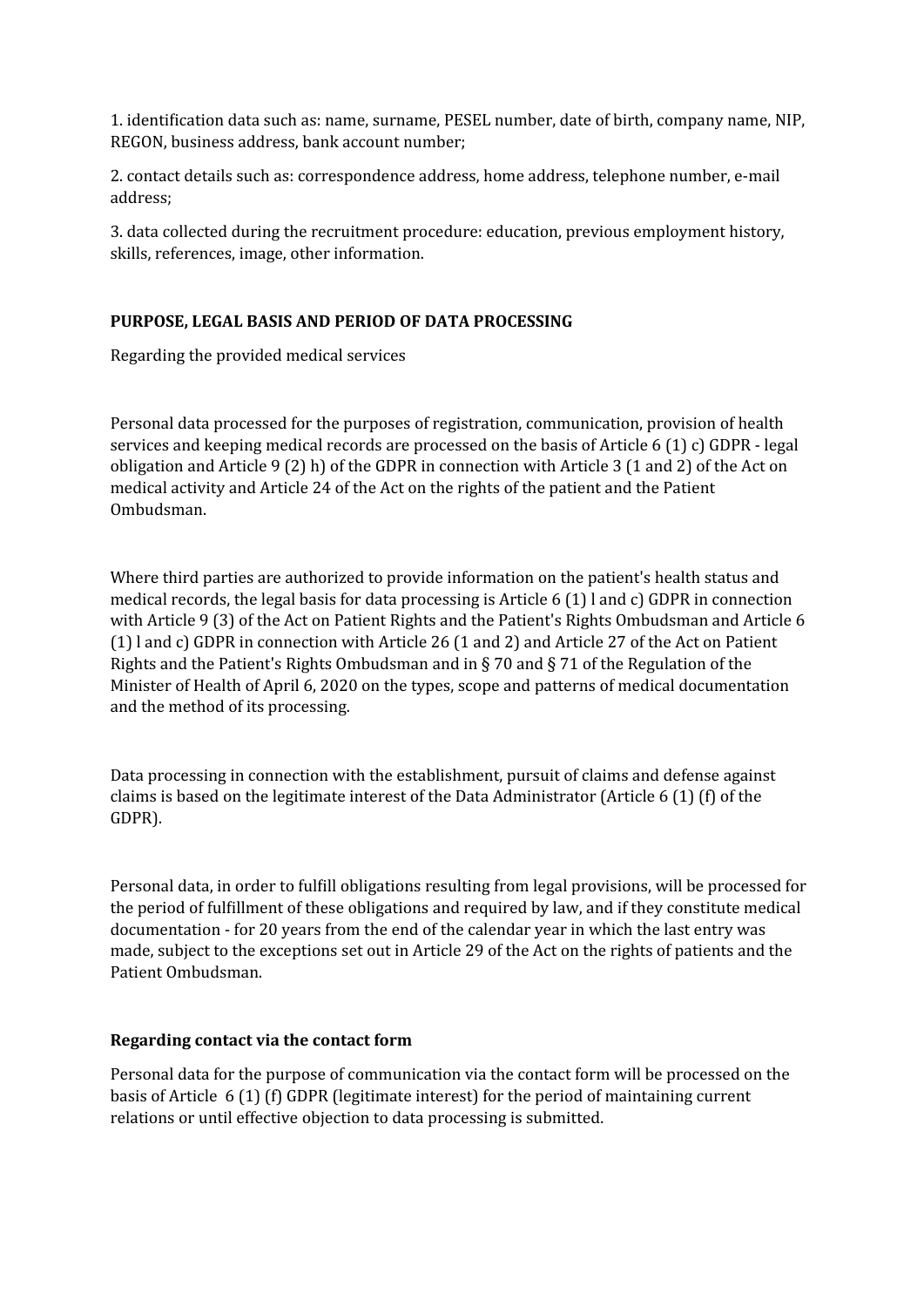### **Regarding the subscription to the newsletter**

Personal data for the purpose of subscribing to the newsletter with notifications about our trainings and publications, will be processed on the basis of Article 6 (1) f) GDPR, i.e. legitimate interest and Article 10 of the Act of 18 July 2002 on the provision of electronic services, until the consent is withdrawn or an objection is raised, whichever occurs first.

### **Regarding the Professional School of Psychotherapy**

Personal data for the purpose of recruitment to the Professional School of Psychotherapy, student records, communication and issuing diplomas and relevant certificates of completion of postgraduate training, are processed on the basis of Article 6 (1) b) GDPR - taking action at the request of the data subject before concluding the contract and the necessity for the performance of the contract and the legitimate interest of the Institute - Article 6 (1) (f) GDPR.

If the application for admission to the Professional School of Psychotherapy is rejected, the application will be destroyed immediately after the recruitment is completed. In the event of admission to the School, the Institute will store the personal data of students until the goal of graduating from the Professional School of Psychotherapy is achieved, prior to the prior submission of objections or the prescription of possible claims.

#### **Regarding the Training and Psychoeducation Center**

Personal data for the purposes of recording and participating in training courses, communication and issuing certificates and relevant certificates of completion of training, are processed on the basis of Article 6 (1) b) GDPR - taking action at the request of the data subject before concluding the contract and the necessity for the performance of the contract and the legitimate interest of the Institute - Article 6 (1) (f) GDPR.

Personal data of training participants will be processed until the purpose of conducting the training is achieved, prior to the prior submission of objections or the prescription of possible claims.

## **Regarding the clinical internship at the Psychology Health Institute of The Polish Psychologists' Associationas**

Recruitment for the internship, its implementation and the issuance of relevant certificates are processed on the basis of taking steps at the request of the data subject before concluding the contract and the necessity for the performance of the contract - Article 6 (1) b) GDPR and on the basis of a legitimate interest - Article 6 (1) f) GDPR.

If the application for admission to the internship is rejected, the application will be destroyed immediately after the recruitment is completed.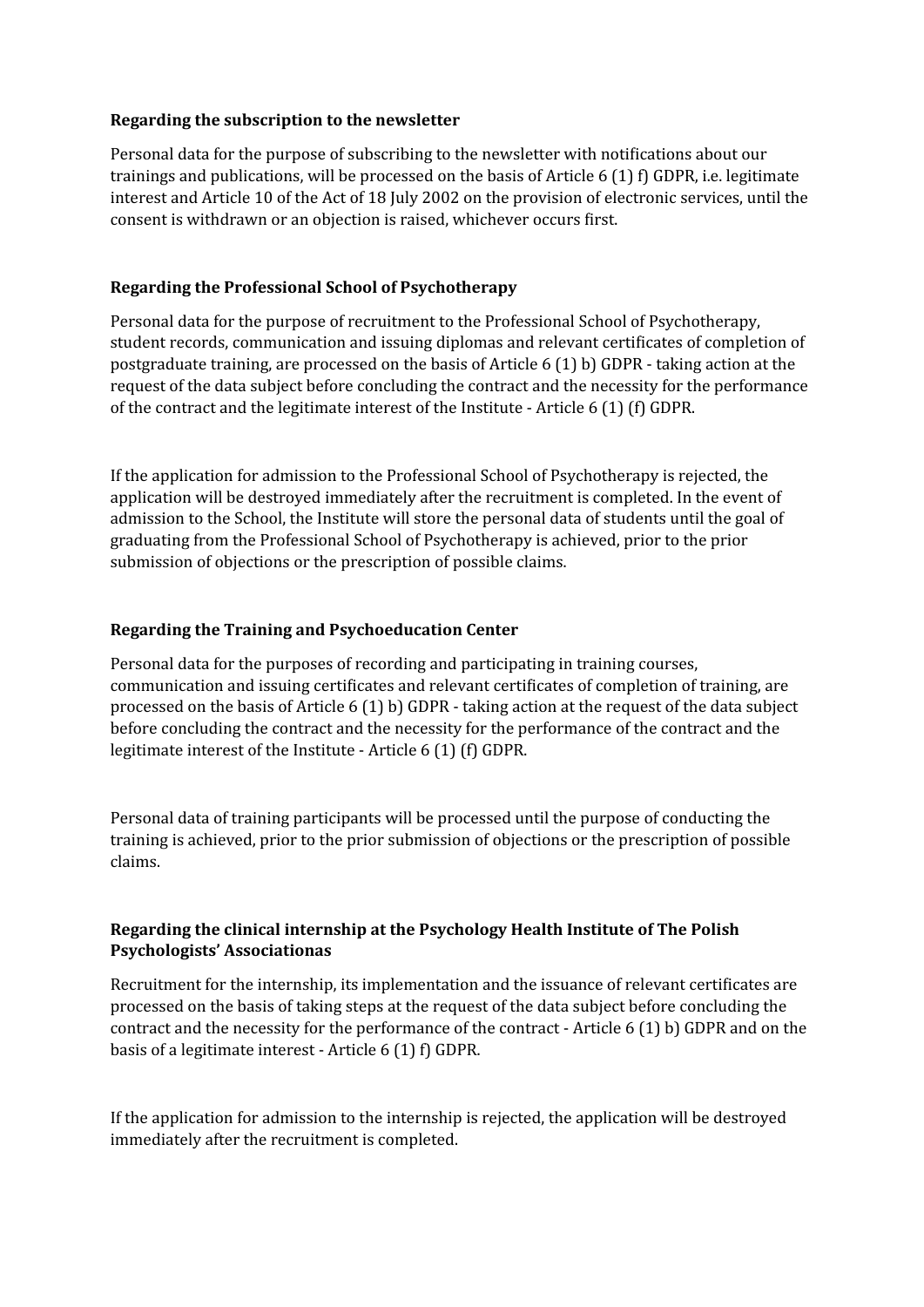In the event of admission to an internship, the Institute will store personal data for the period required by the relevant provisions of law in the scope of storing documentation related to the internship.

## **Regarding participation in organized competitions**

In order to conduct competitions, personal data is processed on the basis of Article 6 (1) a) of the GDPR - consent. Personal data of competition participants will be stored until the consent to the processing of personal data for competition purposes is withdrawn, the competition ends or any claims are time-barred.

# **Regarding Clients of Wydawnictwo Zielone Drzewo, purchase of publications or subscription to magazines**

Personal data in order to conclude and perform the contract will be processed on the basis of Article 6 (1) b) GDPR for the duration of the contract and until the deadlines for pursuing claims. In order to deal with complaints, complaints or returns, personal data will be processed on the basis of Article 6 (1) c) GDPR for 1 year after the expiry of the warranty or settlement of the complaint or return. Personal data for the purpose of archiving settlement documents will be processed on the basis of Article 6 (1) c) GDPR until the expiry of the limitation period for the tax obligation.

**Regarding business contacts**Personal data in connection with the conclusion and performance of the contract are processed on the basis of Article 6 (1) b) GDPR - performance of the contract, and in terms of communication with contact persons based on Article 6 (1) f) GDPR - legitimate interest.

Personal data will be stored for the duration of the cooperation agreement, and after that time for the period of limitation of possible claims and the period of storage of accounting and tax documentation resulting from legal provisions.

# **Regarding correspondence with the Psychology Health Institute of The Polish Psychologists' Associationas**

Electronic and traditional correspondence is conducted on the basis of Article 6 (1) f) GDPR legitimate interest. In this respect, retention periods appropriate for a given set and process of personal data processing apply.

# **Regarding the provision of financial support to the Psychology Health Institute of The Polish Psychologists' Associationas**

Personal data will be processed for the purpose of keeping accounting books and tax documentation, pursuant to Article 6 (1) c) GDPR in connection with Article 74 (2) of the Accounting Act of September 29, 1994 and in connection with Article 26 (7) of the Act of July 26, 1991 on personal income tax. In the event of performance of the contract / donation, personal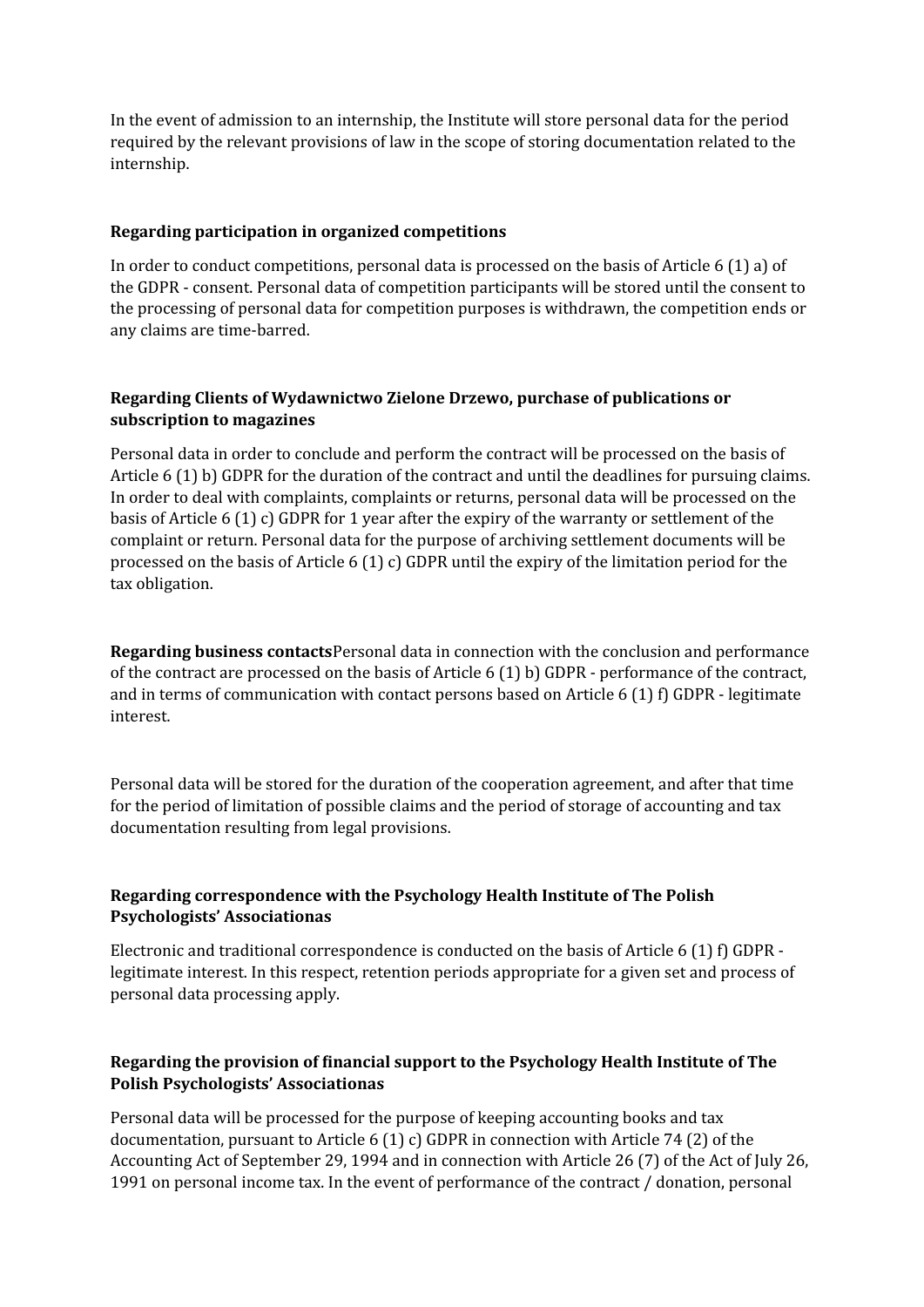data will be processed on the basis of Article 6 (1) (b) of the GDPR. The data will be stored for the period of storage of accounting and tax documentation resulting from legal provisions.

# **Regarding candidates participating in the recruitment process at the Institute of Health Psychology of the Polish Psychiatric Association**

Personal data for the purpose of recruitment for a given position are processed on the basis of Article 6 (1) c) GDPR - legal obligation, Article 6 (1) b) GDPR - taking steps at the request of the data subject before concluding the contract and Article 6 (1) f) GDPR - legitimate interest.

Personal data of job candidates will be stored until the recruitment process for a given position is completed.

## **PERSONAL DATA RECIPIENTS**

Your personal data may be accessed by:

1. employees and associates of the Psychology Health Institute of The Polish Psychologists' Associationas authorized to process personal data;

2. entities entrusted with the processing of personal data by the Psychology Health Institute of The Polish Psychologists' Associationas;

3. entities operating postal or courier;

4. entities and law offices supporting the process of pursuing claims and defense against claims;

5. in the case of personal data processed for the purpose of providing health services - other medical entities to ensure the continuity of treatment and the availability of health services;

6.other entities, persons or bodies - to the extent and on the terms specified by law, including persons authorized by you as part of the implementation of patient rights.

## **RIGHTS IN CONNECTION WITH THE PROCESSING OF PERSONAL DATA**

In connection with the processing of personal data by the Psychology Health Institute of The Polish Psychologists' Associationas, you are entitled to:

1. right to access your personal data (Article 15 of the GDPR);

2. right to rectify your personal data (Article 16 of the GDPR);

3. right to request the deletion of data in the cases specified in Article 17 (1), taking into account the exceptions specified in Article 17 (3) GDPR;

4. right to request restriction of data processing in the cases specified in Article 18 GDPR;

5. right to object to data processed on the basis of a legitimate interest with appropriate data processing deadlines (Article 21 of the GDPR);

6. right to transfer data in the cases specified in the provisions of Article 20 GDPR;